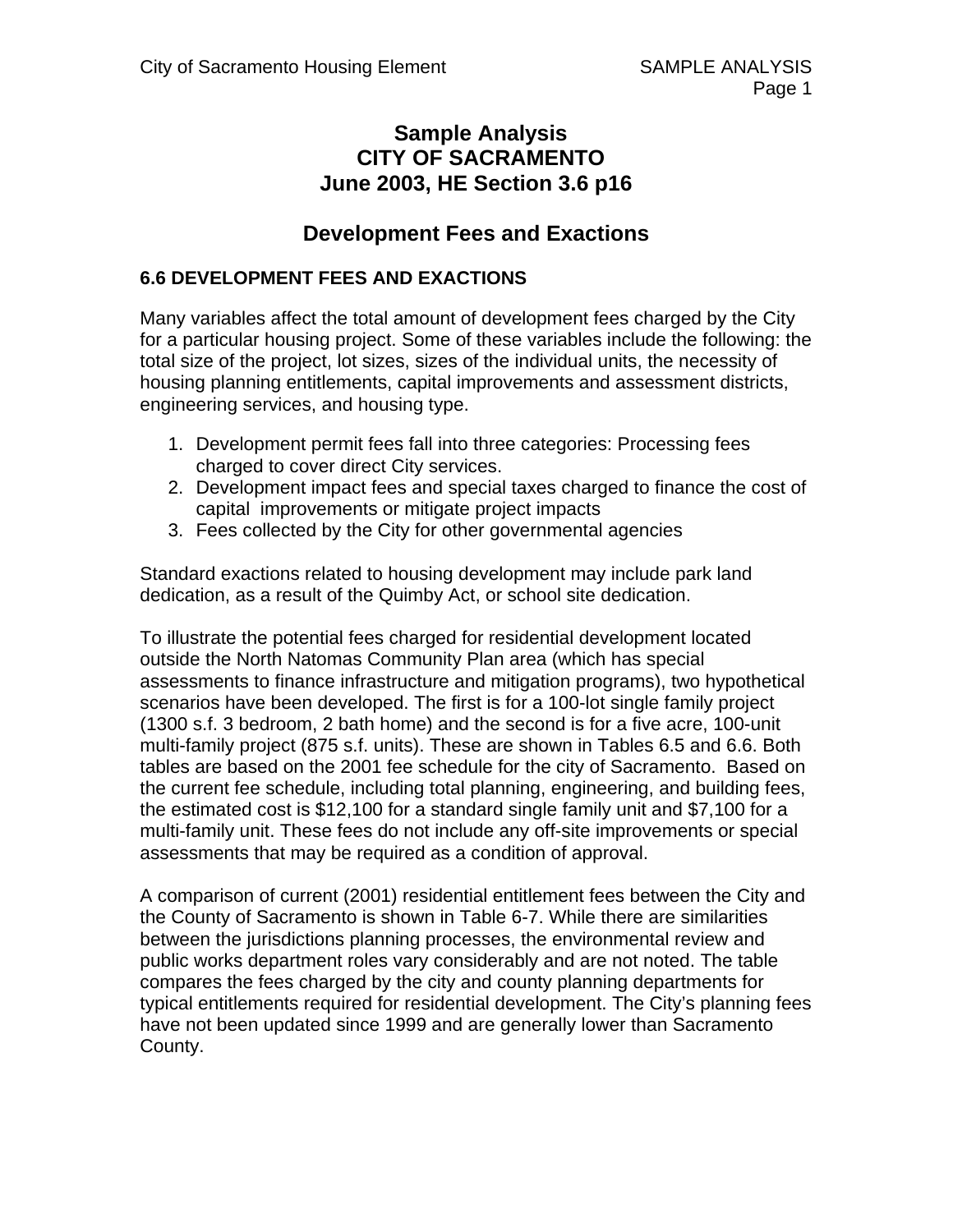2001 fee comparisons were developed by Economic Planning Systems for single family and multi-family developments in the City of Sacramento and other areas in the Sacramento region. Caution should be exercised in using these comparisons because the infrastructure items paid for by fees and special taxes versus private capital may be different for the various projects. The costs represent estimates to be used for general planning and comparison purposes only.

Table 6-8, also Figure 6-1, provides a summary of fees and bond debt comparisons for single family development in selected areas, including North Natomas. Based on this analysis, the city's processing fees, development impact fees, school mitigation fees, special taxes and assessments range from approximately \$31,100 per unit (Willowcreek) to approximately \$36,100 per unit (North Natomas) for a 1800 s.f. single family home. These development costs are within the range of fees charged for comparable similar development in new growth areas in Sacramento and Placer County, which range from a low of \$28,821 (Laguna West) to a high of \$44,112 (North Roseville).

Table.6-9, also Figure 6-2, provides a comparison for multiple family development in selected areas, including North Natomas. Based on the EPS analysis, the city's processing fees, development impact fees, school mitigation fees, special taxes and assessments average approximately \$17,100 for a 850 s.f. rental unit in North Natomas. These development costs are within the range of fees charged for comparable development in new growth areas, which range from a low of \$9,400 in the City of Sacramento (without a finance district) to a high of \$19,000 in Rocklin.

A project applicant in the City of Sacramento could request a 25% reduction of planning fees for projects promoting infill development. Any other proposal to waive or reduce fees must take into account the impacts associated with these actions. Waiver or reduction of fees necessary to cover direct departmental expenses would likely result in a reduction of staff and an increase in processing time for permits and entitlements. Reduction of other fees would likely result in a decrease in the level of capital improvements, a decrease in the ability to provide essential property related services, or an inability to mitigate significant project impacts.

Under the City's Zoning Ordinance, the Planning Director may waive planning fees for projects serving low income households. The City also adopted and provides a fee reduction plan where applied to the Mixed-Income Housing Ordinance.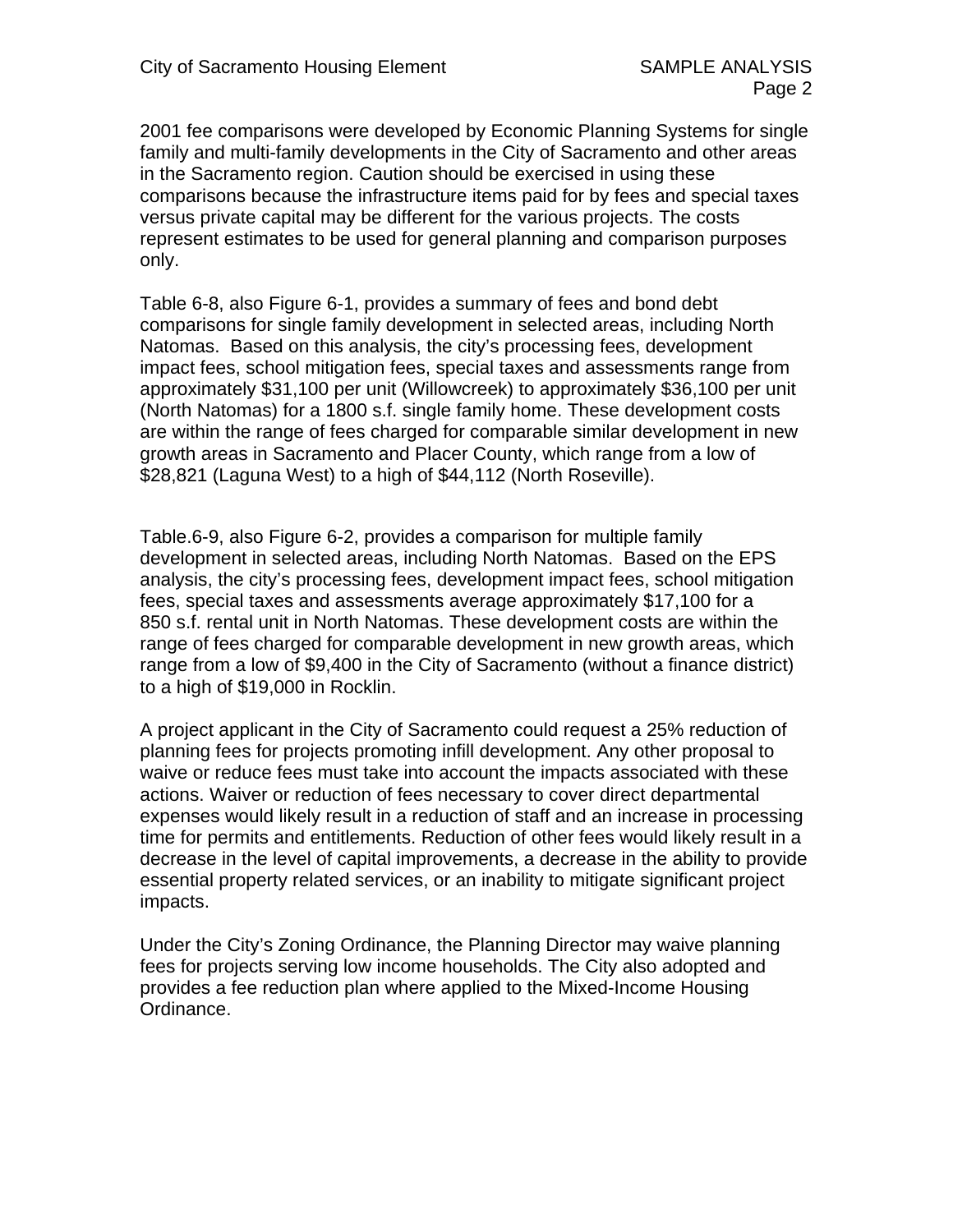# **Park Acquisition Fees in the Central City**

Based on the State Subdivision Map Act, the City's Subdivision Ordinance requires the dedication of land for park acquisition when land is subdivided for residential purposes. For smaller residential projects, a developer may pay in-lieu fees instead of dedicating land. (These are also known as Quimby fees) The inlieu fees are based on costs of acquiring land in the area in which the residential project is located. Due to the cost of land in the central city, the Quimby fees in the central city tend to be several orders of magnitude higher than anywhere else in the city. For instance, this fee is typically about \$7,000 per unit in North Natomas, but up to \$10,000 to \$20,000 per unit in the central city.

While the City's goal is to support additional owner-occupied housing, due to the desired densities in the area this typically requires that a project be developed as townhomes or condominiums, with some limited opportunities for detached single family homes. These kinds of developments legally require subdivision of land and therefore are subject to Quimby fees. Since apartments in the central city can usually build without subdividing land, they are usually not subject to Quimby fees.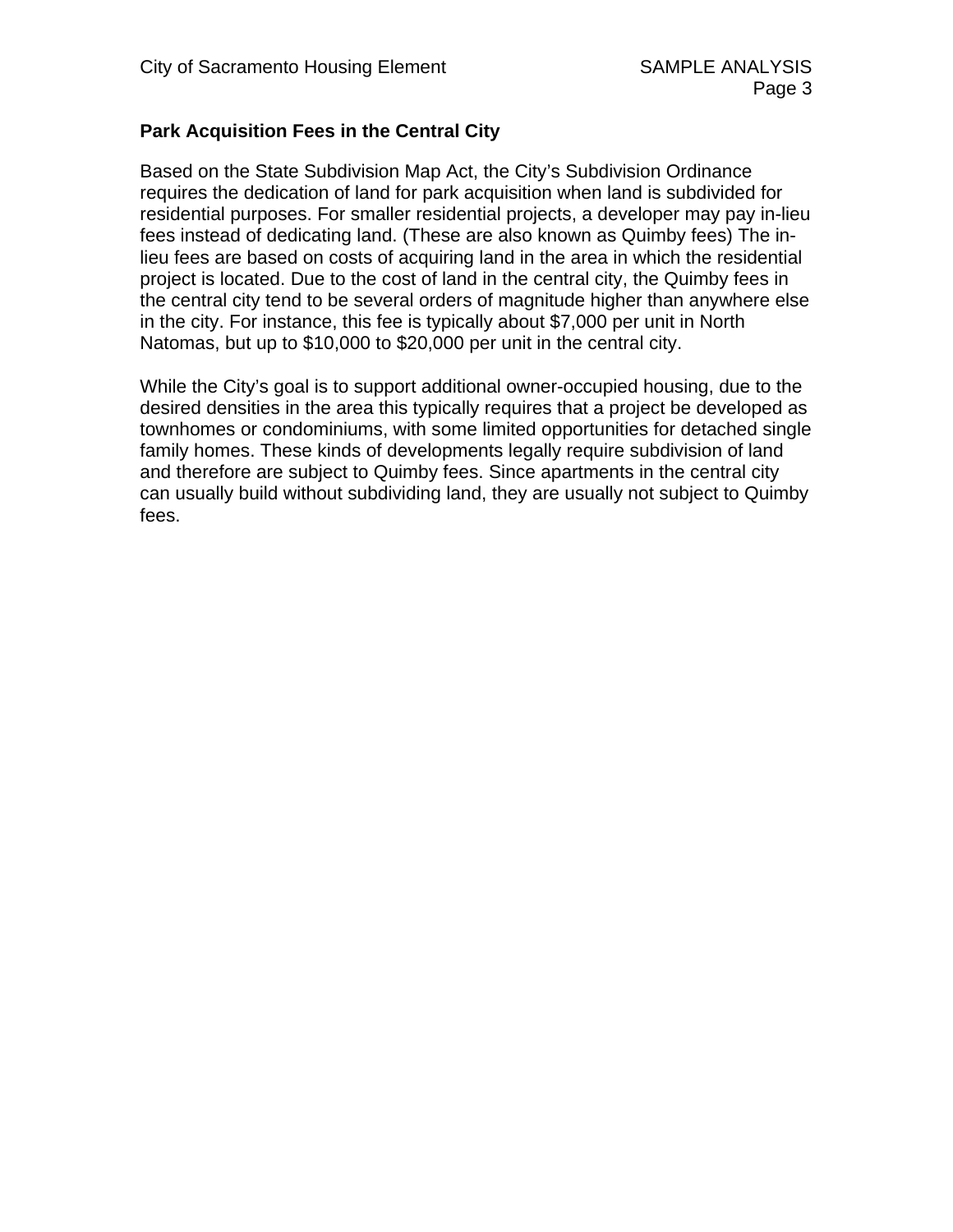### **Table 6.5 2001 Government Fees Collected for a Single Family Vacant Infill Total Fee Amounts (100 Unit Subdivision)**

| Fee Type<br><b>Processing Fees</b>                  | In-Fill<br><b>Single Family</b> |
|-----------------------------------------------------|---------------------------------|
|                                                     |                                 |
| <b>Planning</b>                                     |                                 |
| <b>Negative Declaration</b><br><b>Tentative Map</b> | \$3,700                         |
| Design Review                                       | \$5,000<br>\$1,080              |
| <b>Public Works Review</b>                          | \$950                           |
| Total                                               | \$10,730                        |
| <b>Public Works</b>                                 | \$3,250                         |
| <b>Tree Planting</b>                                | \$11,000                        |
| <b>Survey Monumentation</b>                         | \$0                             |
| Plan Check/Inspection                               | \$7,750                         |
| <b>Material Testing</b>                             | \$0                             |
| <b>Streetlight Design</b>                           | \$12,601                        |
| Total                                               | \$34,601                        |
| <b>Utilities</b>                                    |                                 |
| Water Service w/Meter                               | \$34,000                        |
| Water Usage                                         | \$5,052                         |
| Total                                               | \$39,052                        |
| <b>Building Inspections</b>                         |                                 |
| <b>Plan Check</b>                                   | \$17,214                        |
| <b>Building Permit</b>                              | \$100,300                       |
| <b>Technology Surcharge</b>                         | \$4,674                         |
| Total                                               | \$122,188                       |
| <b>Total Processing Fees</b>                        | \$206,571                       |
| Per Unit                                            | \$2,066                         |
| Impact Fees and Taxes                               |                                 |
| <b>Quimby Fees</b>                                  | \$178,800                       |
| <b>Business Operations Tax</b>                      | \$3,560                         |
| Water Development Fee                               | \$0                             |
| Sewer Development Fee                               | \$12,400                        |
| <b>Regional Sanitation Fee</b>                      | \$350,000                       |
| <b>Strong Motion Instrumentation</b>                | \$890                           |
| <b>Residential Construction Tax</b>                 | \$38,500                        |
| <b>Major Street Construction Tax</b>                | \$71,209                        |
| School Impact Fee                                   | \$223,600                       |
| Park Development Fee<br>Flood Control -SAFCA, CIEF  | \$125,900                       |
| <b>Habitat Conservation Fee</b>                     | \$0<br>\$0                      |
| <b>Public Facilities Fees</b>                       | \$0                             |
| I ransportation Fees                                | \$Ο                             |
| <b>Drainage Fees</b>                                | \$0                             |
| <b>Channel Fees</b>                                 | \$0                             |
| <b>Land Acquisition Fees</b>                        | \$0                             |
| Regional Park Land Acquisition                      | \$0                             |
| <b>Total Impact Fees and Taxes</b>                  | \$1,004,859                     |
| <b>Per Unit</b>                                     | \$10,049                        |
| Total Fees                                          | \$1,211,430                     |
| <b>Total Fees Per Unit</b>                          | \$12,114                        |

- Assumptions
- 1. 1300 Sq. Ft. homes 6000 Ft. 7 du/nu
- 2. 75% 3 Bedroom, 25% 4 Bedroom, attached garage
- 3. \$120,000 acre land value

#### Notes

- 1. Base Fee, staff fee @ 95 hourly as needed may be added
- 2. Fee varies from 1.72 to 4.15, contingent upon which of seven school districts serve the project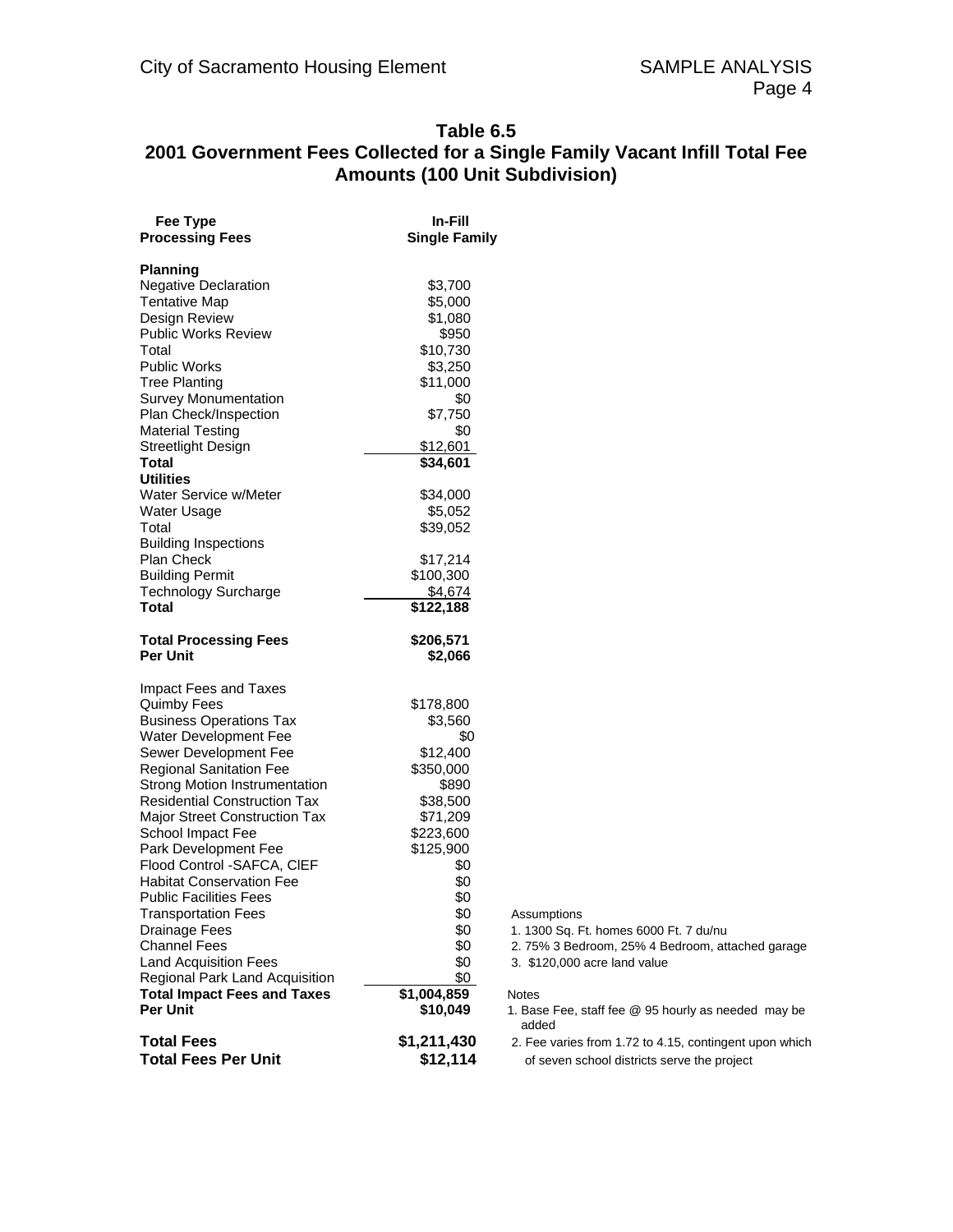#### **Table 6-6 2001 Government Fees Collected for Multi-Family Vacant Infill Total Fee Amounts**

| Fee Type<br><b>Processing Fees</b>   | In-Fill<br><b>Multi-family</b> |
|--------------------------------------|--------------------------------|
| <b>Planning</b>                      |                                |
| <b>Negative Declaration</b>          | \$1,400                        |
| <b>R-Review</b>                      | \$3,000                        |
| Design Review                        | \$1,100                        |
| <b>Public Works Review</b>           | \$0                            |
| Total                                | \$5,500                        |
| <b>Public Works</b>                  |                                |
| Grading                              | \$300                          |
| Landscape                            | \$50                           |
| <b>Survey Monumentation</b>          | \$0                            |
| Engineering                          | \$2,000                        |
| <b>Material Testing</b>              | \$0                            |
|                                      |                                |
| <b>Streetlight Design</b>            | \$0                            |
| Total                                | \$2,350                        |
| <b>Utilities</b>                     |                                |
| <b>Water and Sewer Service</b>       | \$7,434                        |
| <b>Water Supply Report</b>           | \$90                           |
| Engineering                          | \$1,000                        |
| Total                                | \$8,524                        |
| <b>Building Inspections</b>          |                                |
| <b>Plan Check</b>                    | \$16,429                       |
| <b>Building Permit</b>               | \$49,013                       |
| <b>Fire Review</b>                   | \$3,325                        |
| <b>Technology Surcharge</b>          | \$2,618                        |
| Total                                | \$71,385                       |
| <b>Total Processing Fees</b>         | \$87,759                       |
| <b>Per Unit</b>                      | \$878                          |
| Impact Fees and Taxes                |                                |
| <b>Quimby Fees</b>                   | \$88,000                       |
| <b>Business Operations Tax</b>       | \$2,747                        |
| Water Development Fee                | \$2,747                        |
| Sewer Development Fee                | \$620                          |
| <b>Regional Sanitation Fee</b>       | \$231,000                      |
| <b>Strong Motion Instrumentation</b> | \$622                          |
| <b>Residential Construction Tax</b>  | \$28,250                       |
| Major Street Construction Tax        | \$49,722                       |
| School Impact Fee                    | \$150,500                      |
| Park Development Fee                 | \$76,100                       |
| Flood Control -SAFCA, CIEF           | \$0                            |
| <b>Habitat Conservation Fee</b>      |                                |
|                                      | \$0                            |
| <b>Public Facilities Fees</b>        | \$0                            |
| <b>Transportation Fees</b>           | \$0                            |
| <b>Drainage Fees</b>                 | \$0                            |
| <b>Land Acquisition Fees</b>         | \$0                            |
| Regional Park Land Acquisition       | \$0                            |
| <b>Total Impact Fees and Taxes</b>   | \$627,561                      |
| <b>Per Unit</b>                      | \$6,276                        |
| <b>Total Fees</b>                    | \$715,320                      |
| <b>Total Fees per Unit</b>           | \$7,153                        |

#### **Assumptions**

#### 1. 5.0 acre site

- 2. Units average 875 GSF
- 3. Unit Mix 50%, 1 Bedroom, 2 Bedroom
- 4. Five twenty-unit buildings, One-hundred units total
- 5. Building Valuation \$6,265,875 Land Value \$100,000.

#### **Notes**

- 1. Site is zoned to allow Multi Family development. 'R' review addresses on-site planning issues
- 2. Base fee, Staff fee @ \$95 hourly as needed may be added for projects in PUD's or Design Review areas (not paid if project located in R Review Area
- 3. Tree planting addressed under general landscaping Re:on-site development criteria
- 4. Ibid
- 5. Assumes the street frontage improvements are in place. Service provided via 4" infrastructure.
- 6. Total reflects capital investments equalization fee @ 752 per unit.
- 7. Fee varies from \$1.72 to 4.15, contingent upon which of seven school districts serve the project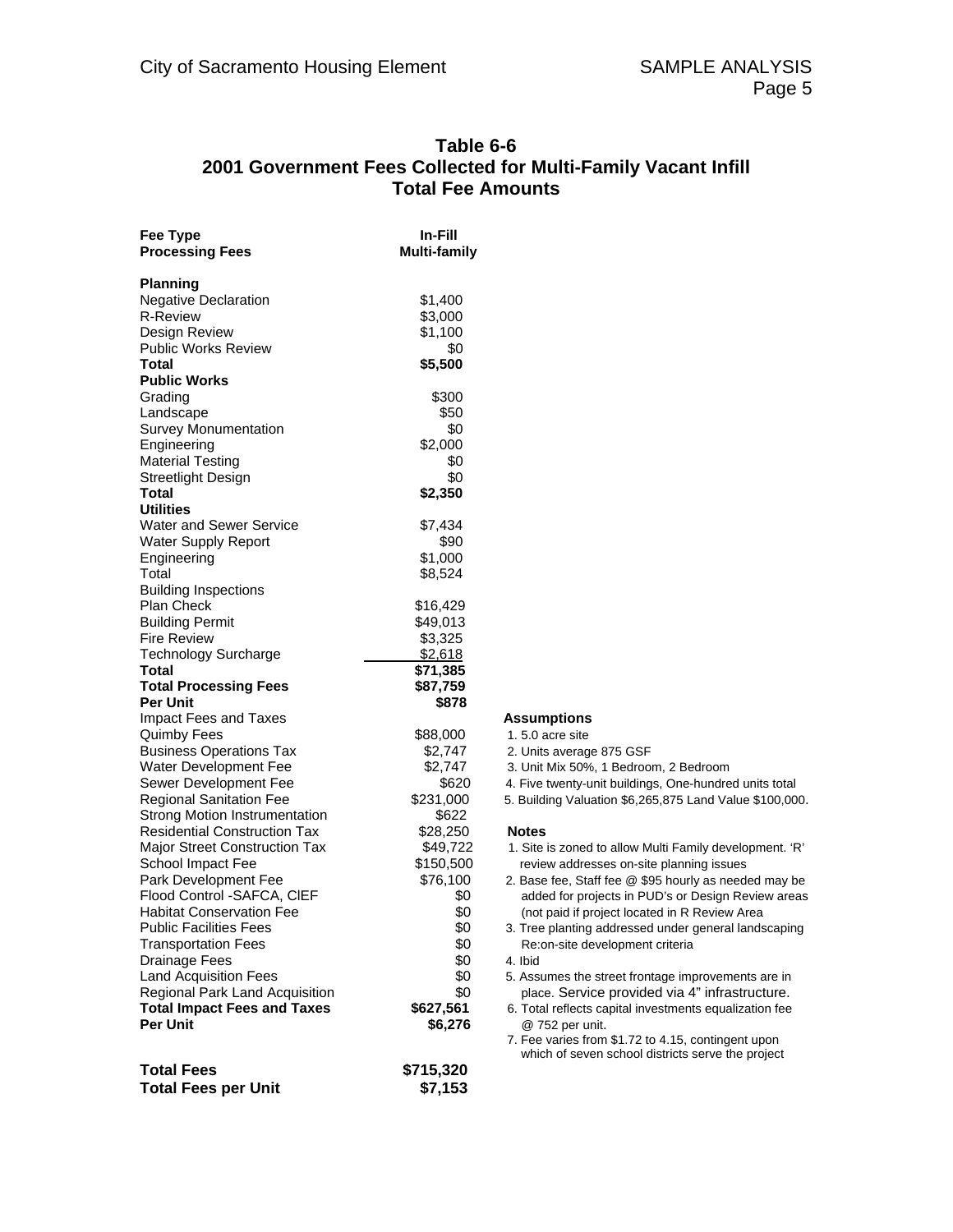| Entitlement                     | City of Sacramento<br><b>Review &amp; Entitlement Processing Fees</b> | County of Sacramento<br><b>Planning and Hearing Fees</b> |  |
|---------------------------------|-----------------------------------------------------------------------|----------------------------------------------------------|--|
| General Plan Amendment          | 8500                                                                  | 10,357                                                   |  |
| <b>Additional Fees:</b>         |                                                                       |                                                          |  |
| Res to Comm. Ind.               |                                                                       | 1848                                                     |  |
| Ag. to Urban                    |                                                                       | 2021                                                     |  |
| 200-500 ac.                     |                                                                       |                                                          |  |
| $500 + ac$ .                    |                                                                       |                                                          |  |
| <b>Community Plan Amendment</b> | 7,000                                                                 | 7110                                                     |  |
| Rezone                          | 8,000(+10/parcel)                                                     | 7999                                                     |  |
| Variance (P.D/ZA)               | 500-1600                                                              | 2376                                                     |  |
| Variance (P.C./BS)              | 1,600                                                                 | 3008                                                     |  |
| Variance (Fence ZA).            |                                                                       | $\mathbf 0$                                              |  |
| Development Plan Review         |                                                                       |                                                          |  |
| Early Preliminary Review        |                                                                       |                                                          |  |
| /Dev Plan Review                | 1,600                                                                 | 1056 - 2905                                              |  |
| PC,CC/BS "R" Review             | 2,400                                                                 | 3465                                                     |  |
| <b>Special Permits</b>          |                                                                       |                                                          |  |
| PD/ZA                           | 1,600                                                                 | 2376                                                     |  |
| CPC/Project                     | 3,300                                                                 | 4099                                                     |  |
| <b>Condominium Conversion</b>   | 7,800                                                                 | 5740                                                     |  |
| Time Extension CC               | 2,000                                                                 | 4002                                                     |  |
| Tentative Map CPC/CC-PC/BS      | 5,000                                                                 | 5190                                                     |  |
| Appeal to Legislative Body.     | 250-1000                                                              | 2009                                                     |  |
| Post Subdivision Modification!  |                                                                       |                                                          |  |
| <b>Subdivision Resubmission</b> | 2,000(\$10/parcel)                                                    | 2641 - 3583                                              |  |
| Lot/Boundary Line Adjustment    | 500                                                                   | 528                                                      |  |
| Cert. of Nonconforming Use      | 259                                                                   | 528                                                      |  |
| Development Agreement           | 7,700+ Direct Cost                                                    | 5128                                                     |  |
| Dev. Agreement Annual Review    | N/A                                                                   | 875                                                      |  |

## **Table 6-7 SELECTED RESIDENTIAL PLANNING APPLICATION FEE COMPARISON 2001**

**Notes:** 1. City entitlement designations are listed first.

2. City fees do not include miscellaneous related environmental or Public Works fees.

3. County fees do not include miscellaneous related environmental, Public Works, or Regional Transportation fees.

4. The following land use designation abbreviations are used:

Res.-Residential Comm.-Commercial Ind.-Industrial Ag.-Agricultural

5. The following abbreviations refer to the appropriate hearing bodies:

P.D. - City Planning Director Z.A. - County or City Zoning Administrator

P.C. - City Planning Commission C.C. - City Council

B.S. - County Board of Supervisors

6. Where specific entitlements are not available, the most similar entitlements and processes are compared.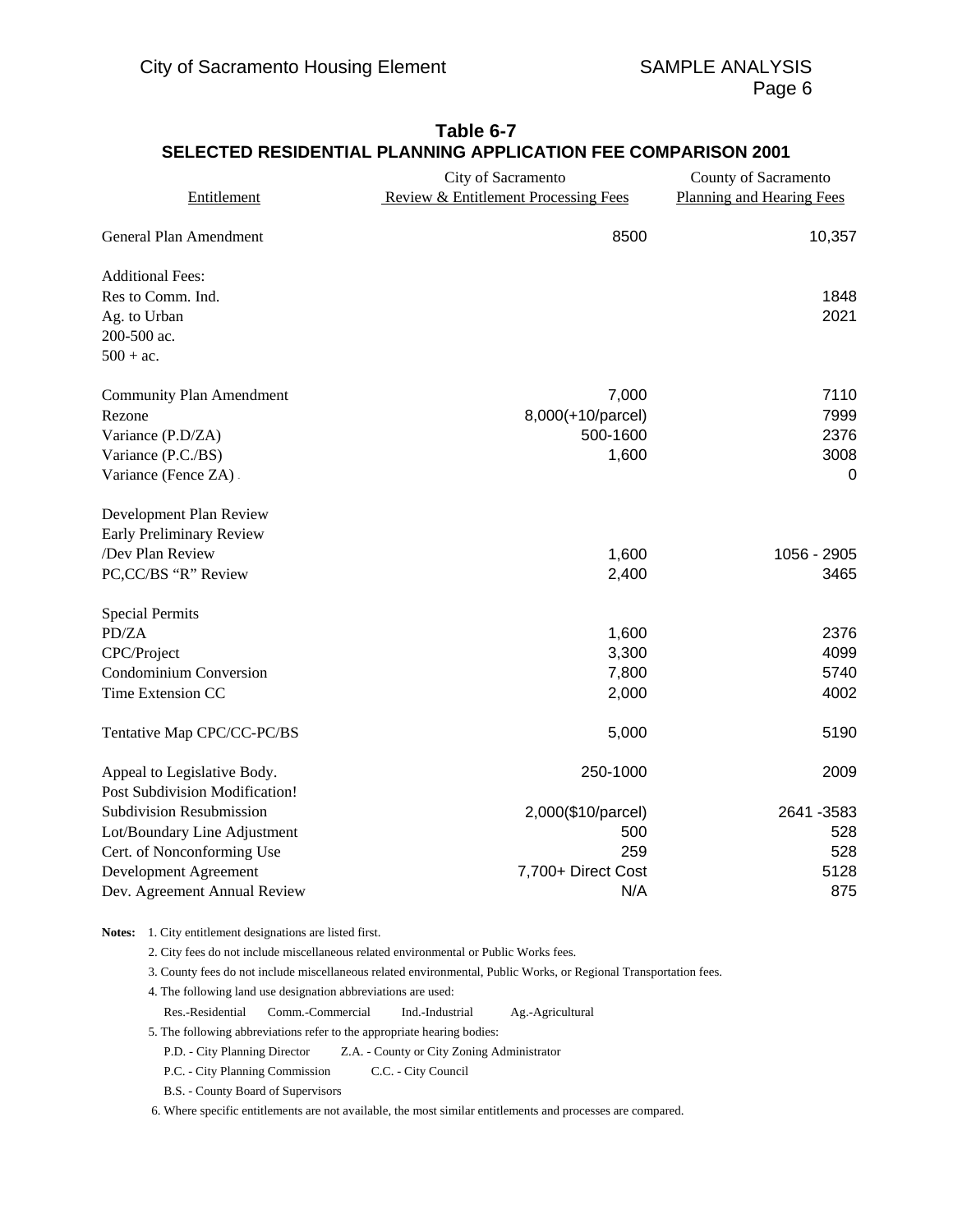$\overline{\phantom{a}}$ 

| Table 6-8<br><b>Comparison of Single Family Development Fees 2001</b><br><b>City of Sacramento and Outlying Jurisdictions</b> |                              |                                                         |                                                   |                |                                        |                                 |                                                      |                               |
|-------------------------------------------------------------------------------------------------------------------------------|------------------------------|---------------------------------------------------------|---------------------------------------------------|----------------|----------------------------------------|---------------------------------|------------------------------------------------------|-------------------------------|
|                                                                                                                               | City of Sac.:<br>Willowcreek | City of Sac.:<br><b>North</b><br><b>Natomas</b><br>Q2BI | City of Sac.:<br>North<br><b>Natomas</b><br>Q4B8c | Laguna<br>West | Folsom:<br><b>Broadstone</b><br>Unit 2 | Roseville:<br><b>Central SP</b> | Roseville:<br><b>North</b><br>Roseville<br><b>SP</b> | Rocklin:<br>Stanford<br>Ranch |
| City/County<br>Fees                                                                                                           | \$12,733                     | \$12,733                                                | \$12,733                                          | \$12,389       | \$15,633                               | \$19,703                        | \$20,246                                             | \$20,219                      |
| Plan Area Fees                                                                                                                | \$3,733                      | 5,806                                                   | \$5,806                                           | \$0            | \$0                                    | \$0                             | \$0                                                  | \$0                           |
| School<br>Mitigation                                                                                                          | \$6,030                      | \$6,030                                                 | \$6,030                                           | \$7,314        | \$6,210                                | \$5,476                         | \$11,245                                             | \$9,649                       |
| Infrastructure                                                                                                                | \$8,853                      | \$9,114                                                 | \$11,569                                          | \$9,117        | \$9,634                                | \$12,097                        | \$12,442                                             | \$4,776                       |
| <b>Total</b>                                                                                                                  | \$31,119                     | \$33,683                                                | \$36,138                                          | \$28,821       | \$31,476                               | \$37,276                        | \$44,112                                             | \$34,645                      |

### **Table 6-9 Comparison of Multiple Family Development Fees 2001 City of Sacramento and Outlying Jurisdictions**

| City/County<br>Fees   | \$7,672 | \$8,173  | \$8,173  | \$8,173  | \$8,295  | \$11,189 | \$13,419 | \$12,664 |
|-----------------------|---------|----------|----------|----------|----------|----------|----------|----------|
| <b>Plan Area Fees</b> | \$0     | \$1,275  | \$2,663  | \$2,663  | \$0      | \$0      | \$0      | \$0      |
| School<br>Mitigation  | \$1,743 | \$2,848  | \$2,848  | \$2,848  | \$3,616  | \$2,933  | \$1,709  | \$3,421  |
| Infrastructure        | \$0     | \$2,215  | \$3,425  | \$3,004  | \$1,937  | \$2,047  | \$2,728  | \$424    |
| Total                 | \$9,414 | \$14,511 | \$17,108 | \$16,688 | \$13,847 | \$16,169 | \$17,856 | \$16,509 |